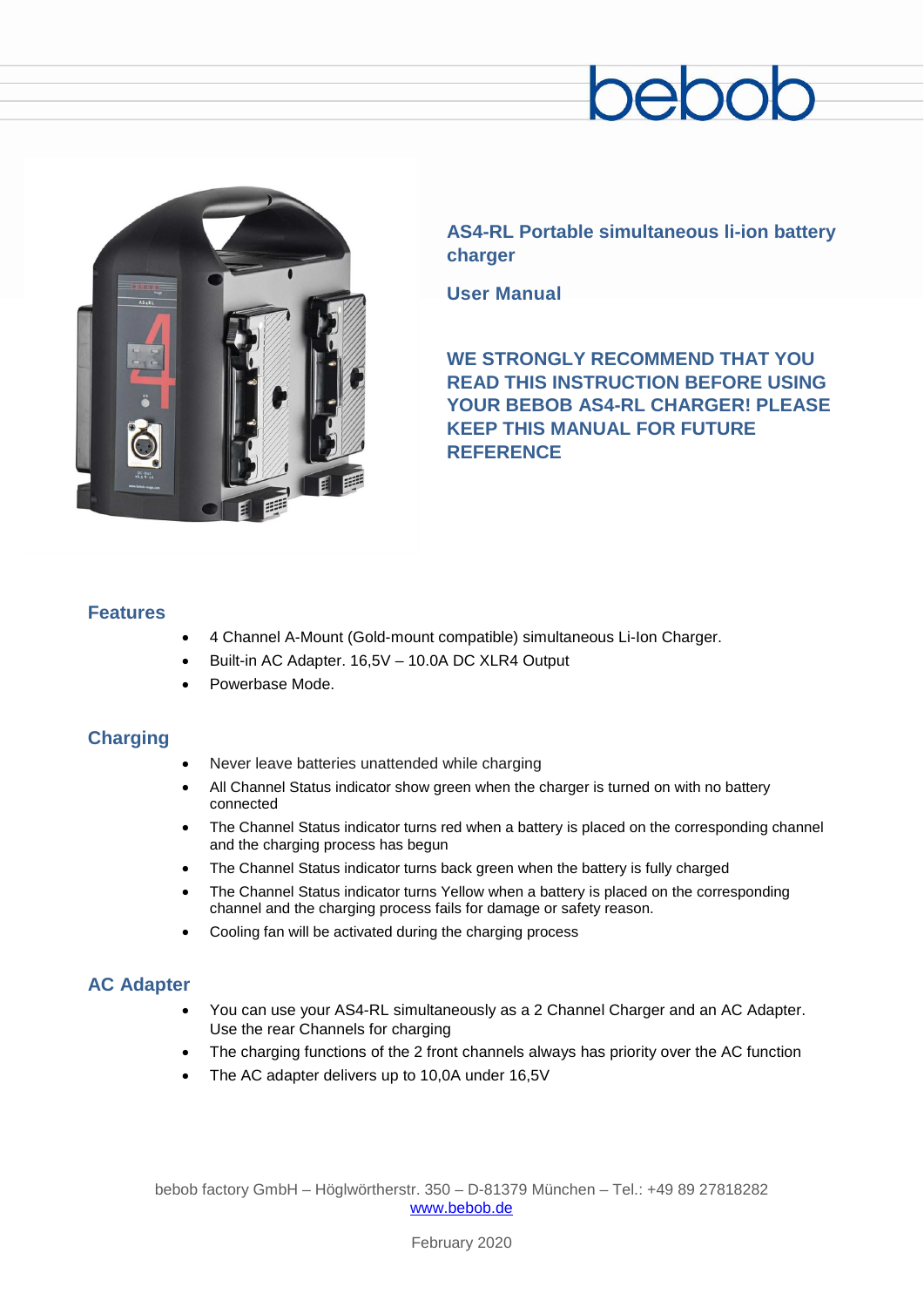#### **Powerbase**

- Plug off the AC Cord from the charger
- Place one or two full batteries on the front channels of the charger
- Battery Power will be available over the XLR 4 DC Output.
- Maximum Load depends on the batteries

#### **Safety instructions**

• Only for professional use! Keep Charger out of reach of children and personnel that has not been instructed in the use!

pebot

- Use only with recommended batteries.
- Keep the charger dry and do not immerse in water.
- Do not cover the charger under use
- A standard three-pin AC plug must be used and earth pole must be connected to the earth line.
- Do not keep in contact with any part of the body while the charger is in working status.
- Do not use or store the charger in unstable, dusty or damp environments.
- Remove the battery from the charger after the charging process is complete.
- Do not attempt to open or repair the charger. Contact your dealer for help if it becomes defective.
- Handle with care! Do not throw! Do not drop!

#### **Warranty**

- The AS4-RL is covered by a 2 years unconditional warranty on all parts.
- For warranty issues or if you have any additional questions, please contact the appropriate bebob distributor listed at [www.bebob.de.](http://www.bebob.de/)